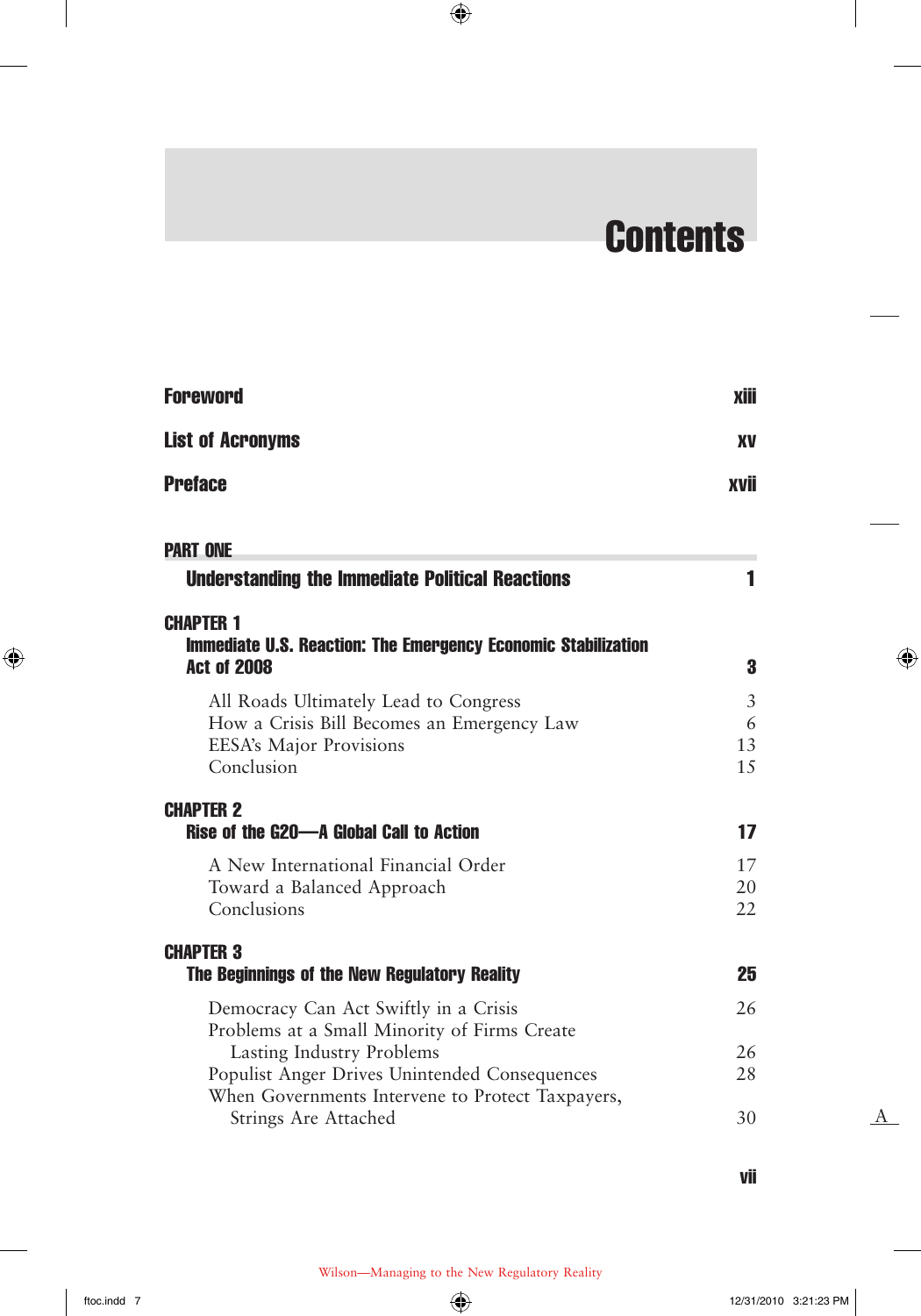| <b>A100</b><br>Viii | <b>CONTENTS</b> |
|---------------------|-----------------|
|                     |                 |

 $\overline{\phantom{a}}$ 

 $\bigoplus$ 

| Crises Have Long Political and Regulatory Tails<br>Safety Valves Don't Always Work as Expected<br>International Crises Command Global Responses<br>Conclusions | 30<br>31<br>33<br>34 |
|----------------------------------------------------------------------------------------------------------------------------------------------------------------|----------------------|
|                                                                                                                                                                |                      |
| <b>PART TWO</b>                                                                                                                                                |                      |
| <b>Understanding U.S. and G20 Regulatory Reforms</b>                                                                                                           | 37                   |
| <b>CHAPTER 4</b><br><b>The U.S. Legislative Process</b>                                                                                                        | 41                   |
| Administration Proposal                                                                                                                                        | 42                   |
| House Consideration<br>Senate Consideration                                                                                                                    | 42<br>50             |
| Conference Consideration                                                                                                                                       | 58                   |
| Conclusions                                                                                                                                                    | 66                   |
| <b>CHAPTER 5</b>                                                                                                                                               |                      |
| <b>The Dodd-Frank Act of 2010</b>                                                                                                                              | 69                   |
| New Regulatory Architecture                                                                                                                                    | 70                   |
| New Regulatory Standards                                                                                                                                       | 88                   |
| New Operating Restrictions<br><b>Higher Regulatory Costs</b>                                                                                                   | 96<br>105            |
| Conclusions                                                                                                                                                    | 107                  |
| <b>CHAPTER 6</b>                                                                                                                                               |                      |
| <b>Beyond the United States-Current G20 Efforts</b>                                                                                                            | 111                  |
| G20 Agenda Going Forward<br>IMF Review of U.S. Financial Sector Assessment                                                                                     | 112                  |
| Program, 2010                                                                                                                                                  | 116                  |
| The Seoul Action Plan                                                                                                                                          | 117                  |
| Conclusions                                                                                                                                                    | 119                  |
| <b>PART THREE</b>                                                                                                                                              |                      |
| Preparedness: 10 Lessons for Winning in the New<br><b>Regulatory Reality</b>                                                                                   | 121                  |
| CHAPTER 7<br>Set the Right Leadership Tone at the Top                                                                                                          | 127                  |

A

 $\bigoplus$ 

 $\overline{\phantom{a}}$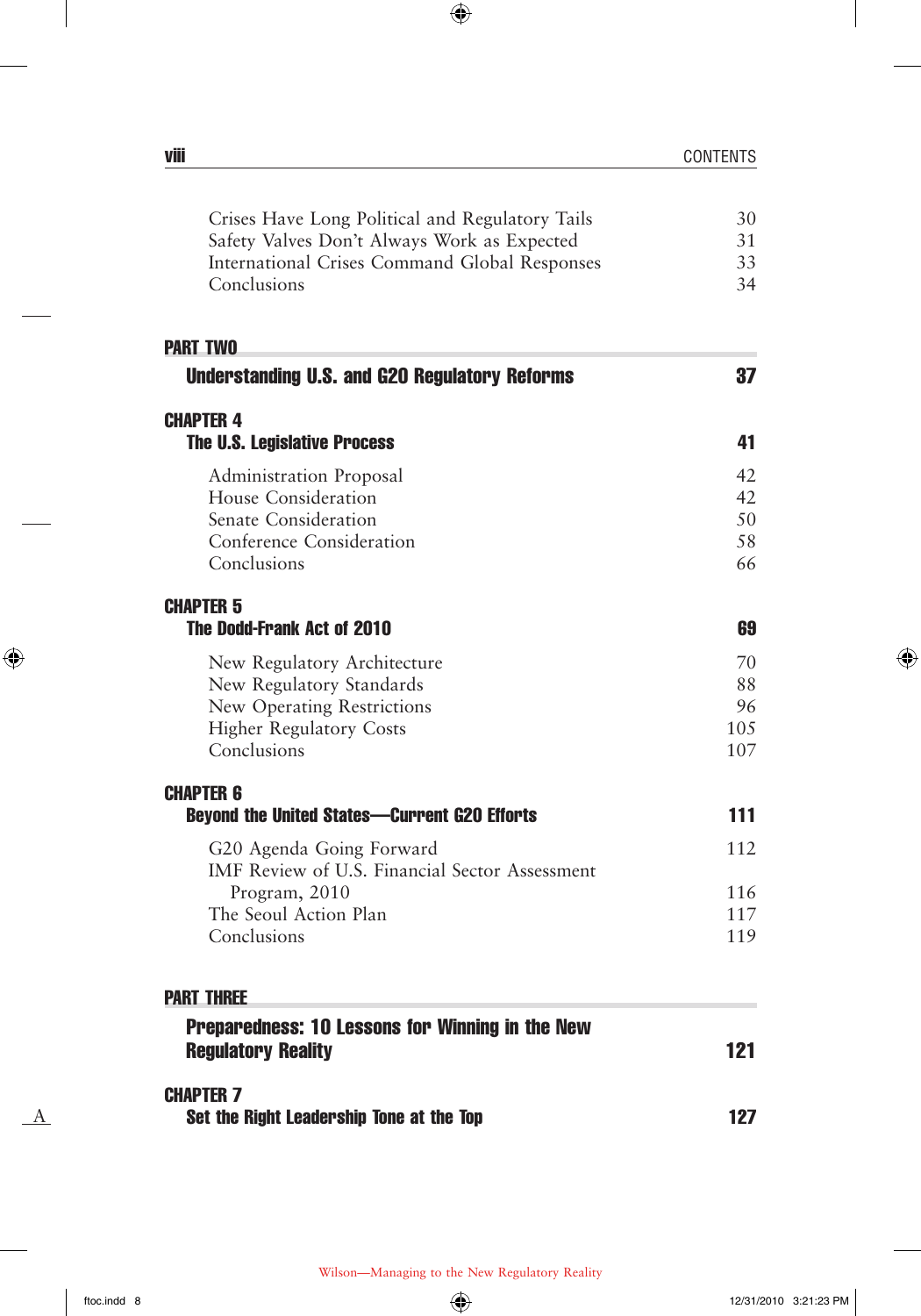| Contents                                                                                                                                                                                           | İХ                                     |
|----------------------------------------------------------------------------------------------------------------------------------------------------------------------------------------------------|----------------------------------------|
| Background<br>Corporate Leadership<br>Leadership in Society<br>Leadership on Public Policy<br>Implications                                                                                         | 127<br>128<br>133<br>136<br>144        |
| <b>CHAPTER 8</b><br><b>Tell a Good Story</b>                                                                                                                                                       | 147                                    |
| Background<br>What Individual Firms Can Do<br>What the Industry Must Do<br>Implications                                                                                                            | 148<br>149<br>155<br>161               |
| <b>CHAPTER 9</b><br><b>Be Politically Adept, Not Tone Deaf</b>                                                                                                                                     | 163                                    |
| Background                                                                                                                                                                                         | 164                                    |
| New Legislative Mandates for Executive<br><b>Compensation Limits</b><br><b>Consumer Protection</b><br>Implications                                                                                 | 164<br>174<br>179                      |
| <b>CHAPTER 10</b><br><b>Advocate Constructively for Better Outcomes</b>                                                                                                                            | 181                                    |
| Background<br>No Shortage of Future Policy Debates<br>The Importance of Balanced Policy Objectives<br>Re-Engaging Public Policy<br>Broader Issues: Getting Back to Competitiveness<br>Implications | 182<br>183<br>185<br>188<br>195<br>197 |
| <b>CHAPTER 11</b><br><b>Manage Strategy and Regulatory Risks Together</b>                                                                                                                          | 205                                    |
| Background<br>Strategy and Regulatory Risks after the Dodd-Frank Act<br>Implications                                                                                                               | 205<br>208<br>212                      |
| <b>CHAPTER 12</b><br><b>Maintain Fortress Strength at All Times</b>                                                                                                                                | 213                                    |
| Background<br>New Basel III Requirements                                                                                                                                                           | 214<br>215                             |

A

 $\bigoplus$ 

 $\bigoplus$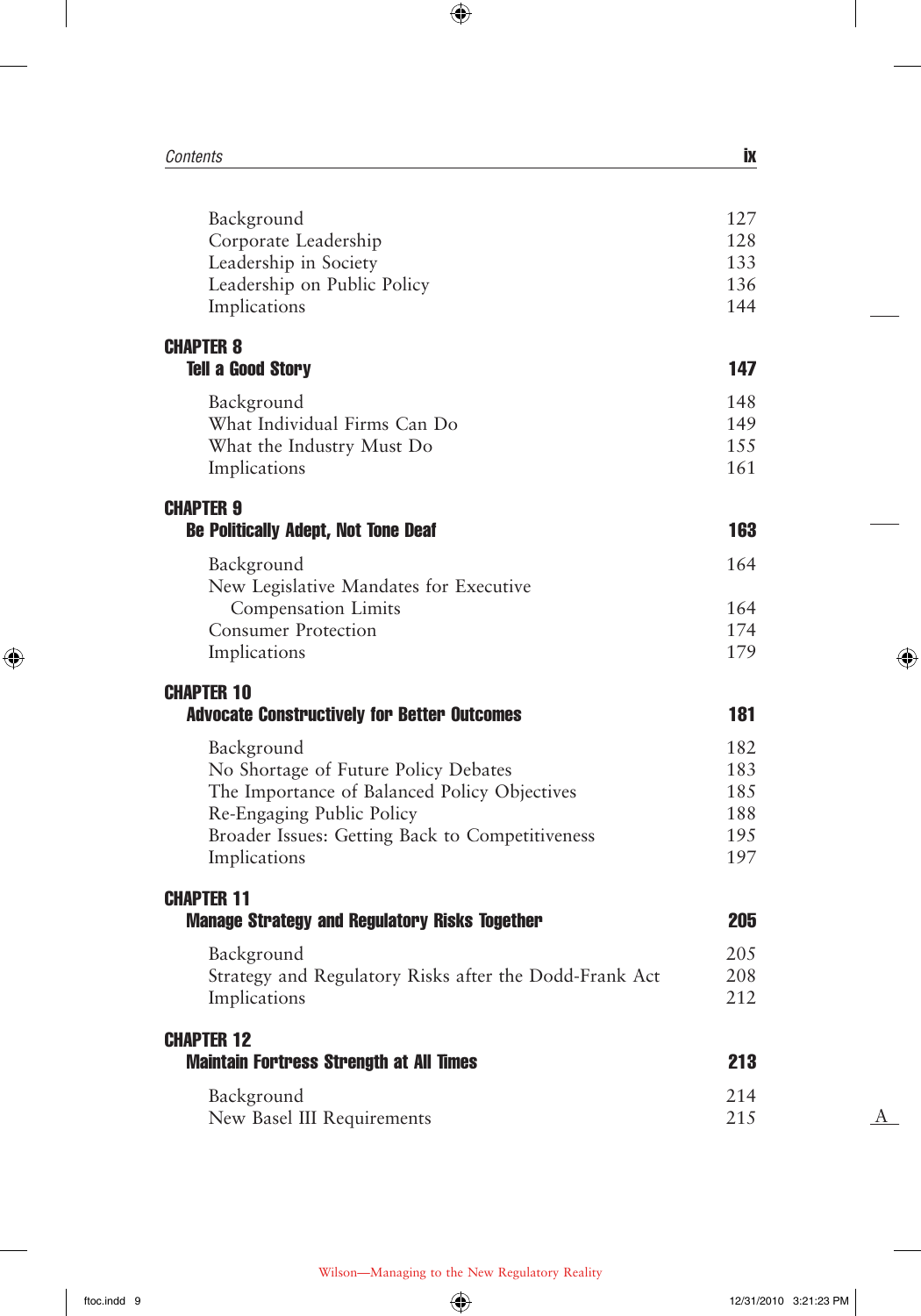| X                                                                                                                                                            | <b>CONTENTS</b>    |
|--------------------------------------------------------------------------------------------------------------------------------------------------------------|--------------------|
| New Capital and Liquidity Requirements in the<br>Dodd-Frank Act<br>Implications                                                                              | 220<br>227         |
| <b>CHAPTER 13</b><br><b>Live Good Governance</b>                                                                                                             | 231                |
| Background<br>The Value of Good Governance<br>Recent Regulatory Efforts to Improve Corporate                                                                 | 232<br>233         |
| Governance<br><b>IIF</b> Principles<br>Implications                                                                                                          | 234<br>243<br>243  |
| <b>CHAPTER 14</b><br><b>Plan Carefully for Contingencies</b>                                                                                                 | 247                |
| Background<br>U.S. Rapid Resolution Plans<br>Implications                                                                                                    | 248<br>252<br>2.56 |
| <b>CHAPTER 15</b><br><b>Engage Regulators on Warning Signs</b>                                                                                               | 263                |
| Background<br>Making Sense of Crisis Warning Signs<br>The New Official U.S. Role in Identifying                                                              | 264<br>265         |
| <b>Financial Crises</b><br>An Industry Action Plan on Early Crisis Detection<br>Implications                                                                 | 274<br>276<br>280  |
| <b>CHAPTER 16</b><br><b>Build Trust-Based Supervisory Relationships</b>                                                                                      | 283                |
| Background<br><b>Building Trust-Based Supervisory Relationships</b><br>Improve Supervisory Relationships to Avoid Negative<br><b>Regulatory Consequences</b> | 284<br>285<br>295  |
| Implications<br><b>CHAPTER 17</b><br><b>Conclusion-Be Prepared!</b>                                                                                          | 300<br>303         |
| Implications for Financial Companies<br>Implications for the Financial Services Industry                                                                     | 303<br>306         |

 $\_$ 

 $\bigoplus$ 

 $\overline{\phantom{a}}$ 

 $\overline{\phantom{a}}$ 

 $\bigoplus$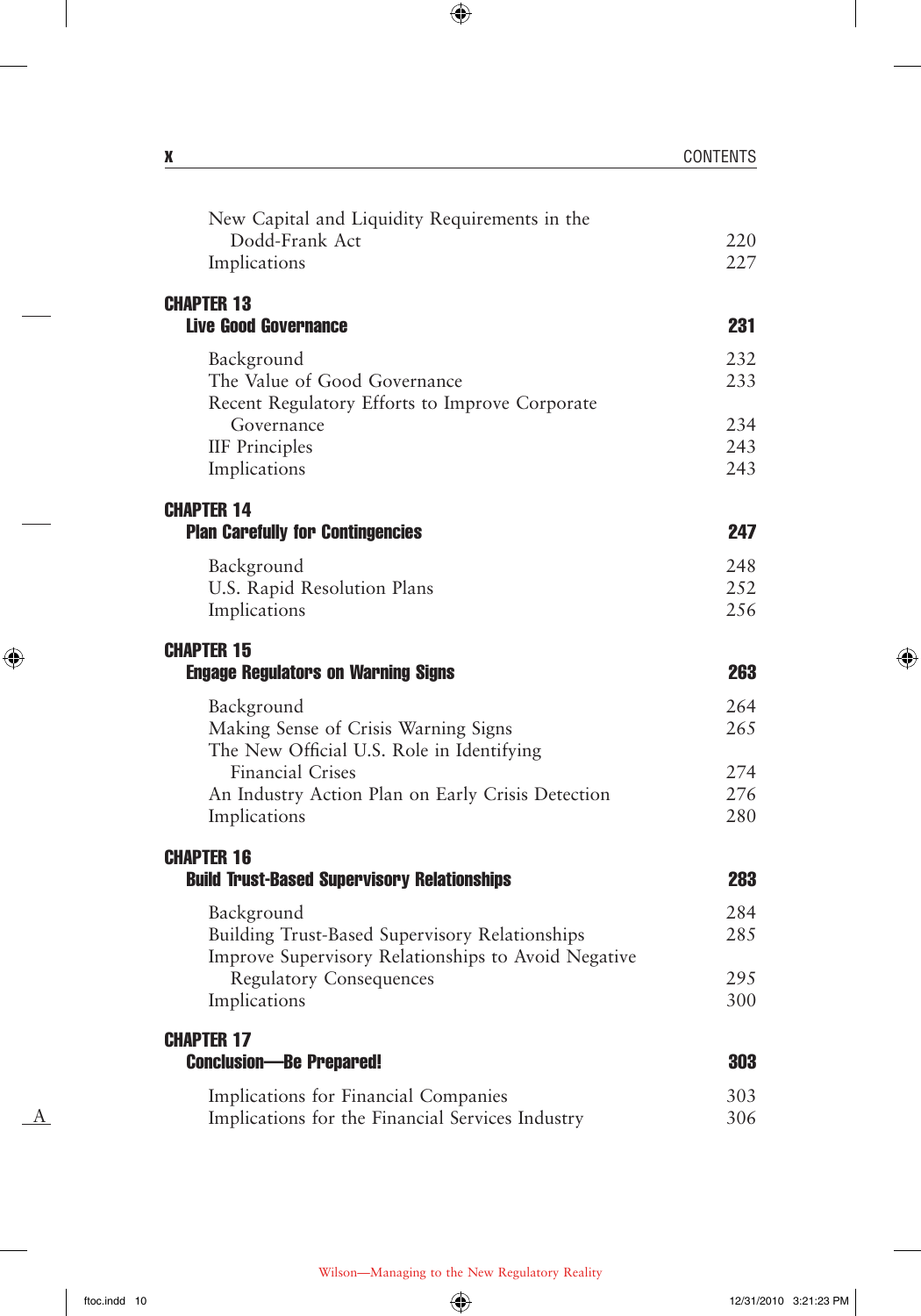| Contents                    | Xİ  |
|-----------------------------|-----|
|                             |     |
| <b>Notes</b>                | 311 |
| <b>Additional Resources</b> | 329 |
| <b>Acknowledgments</b>      | 331 |
| <b>About the Author</b>     | 335 |
| <b>Index</b>                | 337 |

 $\overline{\phantom{a}}$ 

 $\bigoplus$ 

 $A$ 

 $\bigoplus$ 

 $\overline{\phantom{a}}$